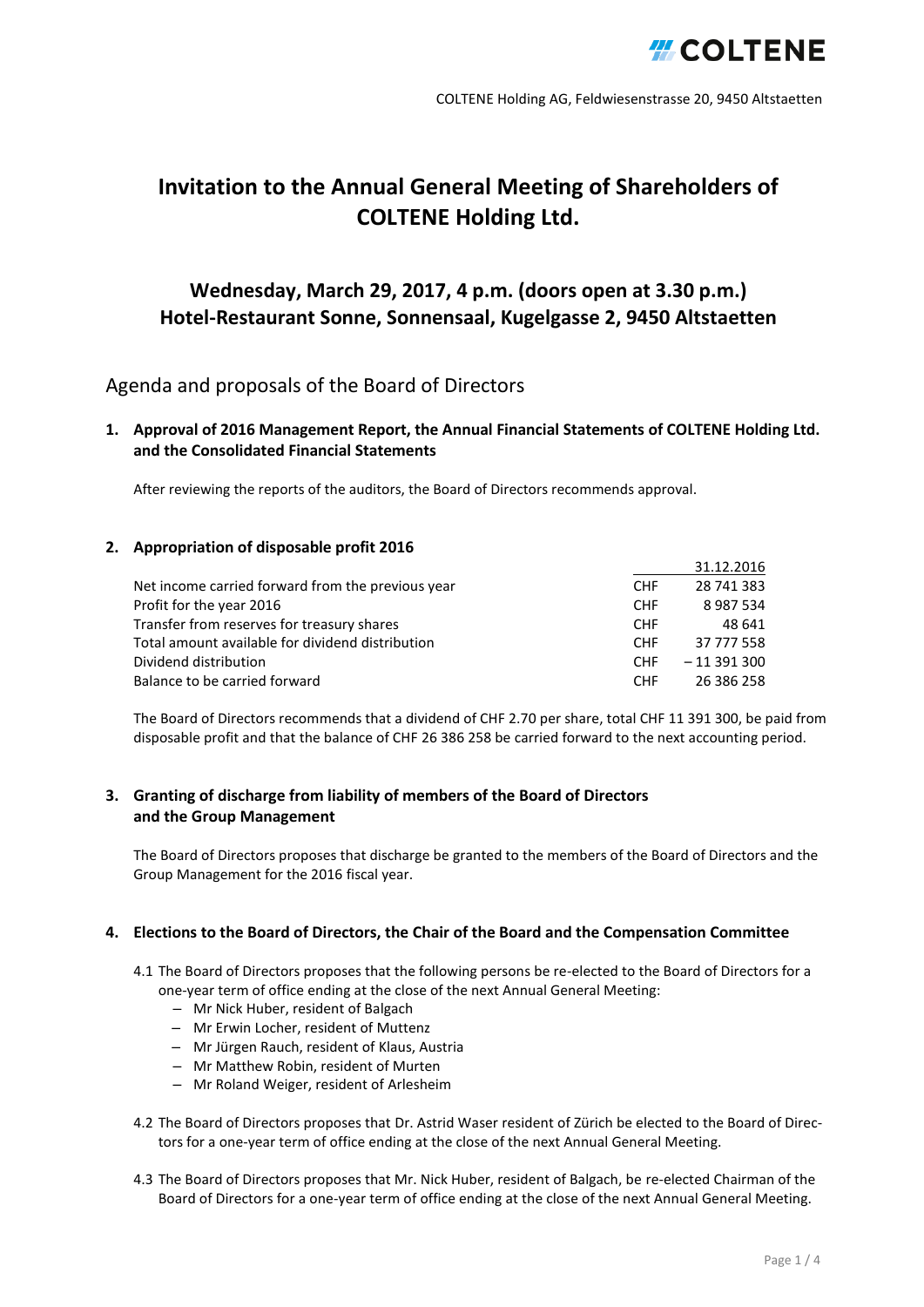

- 4.4 The Board of Directors proposes that the following persons be re-elected to the Compensation Committee for a one-year term of office ending at the close of the next Annual General Meeting:
	- Mr Nick Huber, resident of Balgach
	- Mr Matthew Robin, resident of Murten
	- Mr Roland Weiger, resident of Arlesheim

#### **5. Re-election of independent proxy holder**

The Board of Directors recommends the re-election of Dr. iur. Michael Schöbi, Attorney at Law, Erlenweg 15, 9450 Altstaetten, as Independent Proxy Holder for a period of one year ending at the close of the next Annual General Meeting.

#### **6. Re-election of auditors**

The Board of Directors recommends that Ernst & Young AG, St. Gallen, be re-elected as auditors for a period of one year ending at the close of the next Annual General Meeting.

#### **7. Compensation of members of the Board of Directors and the Group Management**

7.1 The Board of Directors proposes that the General Meeting approve the Compensation Report 2016 in an advisory vote.

#### Explanation for agenda item 7.1

The General Meeting of Shareholders in 2015 approved CHF 582 500 as total compensation to the Board of Directors for 2016. In 2016 COLTENE Holding AG paid in total CHF 539 620 to Board of Directors. The paid out amount was therefore below the approved amount.

The General Meeting of Shareholders in 2015 approved CHF 1 600 000 as total compensation to the Group Management for 2016. According to §23 of the articles of incorporation, this amount increased to CHF 4 957 065 because the Group Management team of two members was enlarged to five members in 2015. The total compensation for the Group Management team consisting of five members for 2016 amounted to CHF 2 532 739 and was therefore within the approved boundaries.

Further information in regard of the remuneration of the Board of Directors and the Group Management is available in the section Compensation Report of the annual report.

7.2 The Board of Directors proposes that shareholders approve the total maximum amount of CHF 560 000 in fixed compensation for the members of the Board of Directors for the financial year 2018.

#### Explanation for agenda item 7.2

The Chairman of the Board of Directors will be paid CHF 20 000 and the other members of the Board of Directors will each be paid CHF 10 000 of the fixed compensation in Company shares, subject to a mandatory holding period of at least three years. The number of shares granted will be based on the market price at the time of grant. The remainder of the fixed compensation will be paid in cash. The General Meeting of Shareholders approved for the financial year 2017 a total maximum amount of CHF 560 000.

7.3 The Board of Directors proposes that shareholders approve the total maximum amount of CHF 3 100 000 as total compensation for the members of Group Management for the financial year 2018. Thereof CHF 2 100 000 will be paid as maximum fixed compensation and CHF 1 000 000 as maximum variable compensation to the Group Management.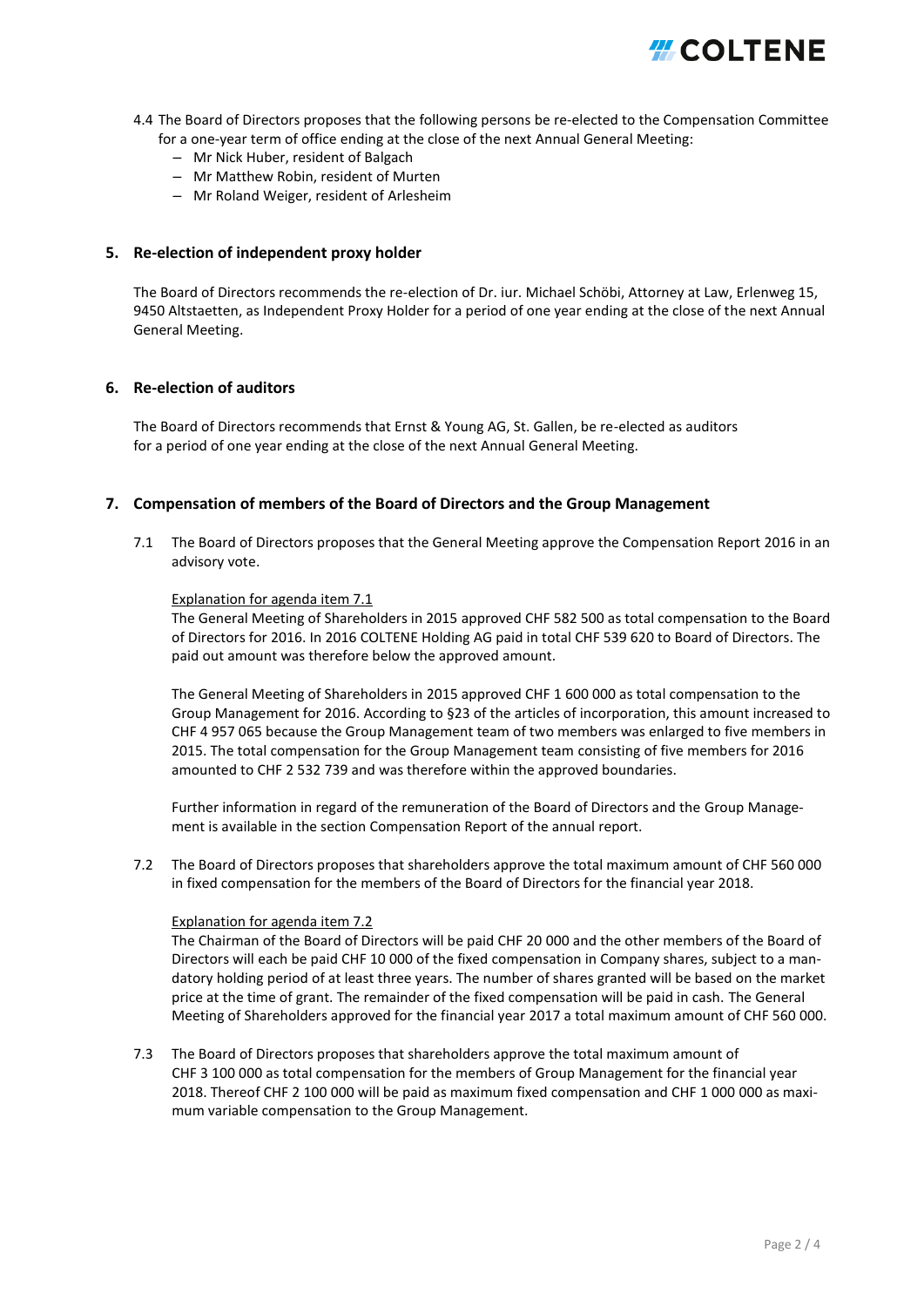

#### Explanation for agenda item 7.3

The fixed compensation will be paid out in cash and includes among others base salary, contributions to statutory social security schemes (AHV, IV, ALV, NBU, KTG, pension plan contributions) and company vehicle expenses. The variable compensation paid will depend on the attainment of the targets that have been set for the members of the Group Management. With regard to the quantitative elements, which will generally account for 60% to 80% of the variable compensation, compensation will be paid according to the following schedule:

| Target attainment        | <80%                  | 80% to 100%           | >100% to 120%          |
|--------------------------|-----------------------|-----------------------|------------------------|
| Portion of variable com- | No variable compensa- | Variable compensation | Variable compensation  |
| pensation paid           | tion paid             | from 0% to 100% paid  | from 100% to 150%      |
|                          |                       | on a linear basis     | paid on a linear basis |

With regard to the qualitative components, which will generally account for 20% to 40% of variable compensation, compensation will be paid on a linear basis in relation to the target attainment in percent. The total amount of variable compensation may not exceed 100% of the variable compensation even if the attainment of the quantitative targets exceeds the given quotas. 20% of variable compensation will be paid in shares subject to a holding period of three years.

The increase of the compensation for the Group Management compared to the approved total maximum amount of CHF 2 900 000 for the financial year 2017 is due to the revision of the compensation to the Group Management by the Nomination and Compensation Committee every five years.

### Administrative information

#### **Documents**

The printed Annual Report 2016 consisting of the Management Report, the Annual Financial Statements, the Consolidated Financial Statements, and the Compensation Report as well as the Reports of the Auditors, will be available for inspection as of Thursday, March 9, 2017 at the registered office of the Company. Registered shareholders will receive the invitation to the Annual General Meeting, the registration and the power of attorney to third parties form and the power of attorney to the independent proxy form as well as the FY 2016 media release by mail. They may order a printed copy of the Annual Report 2016 by marking the appropriate boxes on the registration or proxy form. The printed Annual Report 2016 is available only in English. A German translation of the reporting section and the entire report in English can be downloaded from the website [www.coltene.com.](https://www.coltene.com/de/investoren-medien/finanzpublikationen/)

#### **Representation / Proxy**

According to Paragraph 10 of the Articles of Incorporation, a shareholder can attend the Annual General Meeting in person and vote his or her shares or be represented by a third party by written proxy (fill in the form registration/power of attorney to third parties).

In addition, shareholders may be represented by Dr. iur. Michael Schöbi, Attorney at Law, Erlenweg 15, 9450 Altstaetten, as the independent proxy holder as set forth in Art. 689c CO, with the right of substitution to a third person should compelling circumstances so require (fill in the form power of attorney to the independent proxy).

#### **Use of the online platform of ShareCommService AG**

COLTENE Holding AG offers its shareholders the opportunity to register on ShareCommService AG's online platform (Indirect Voting Systems – IDVS) and to order their entrance card electronically or to grant the independent proxy a power of attorney and issue instructions for the exercise of voting rights until the close of the online voting period on March 27, 2017 at 4 p.m.